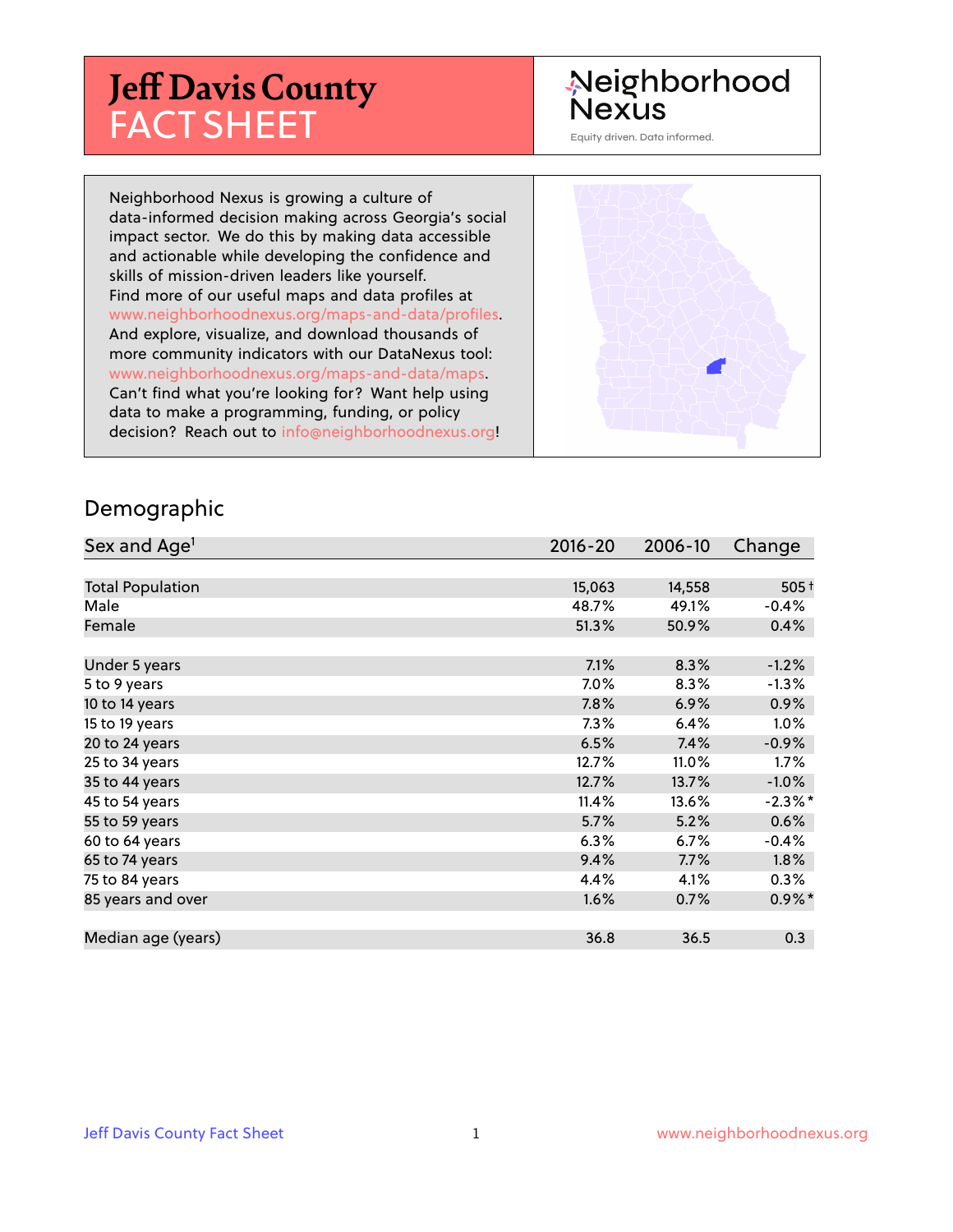# Demographic, continued...

| Race <sup>2</sup>                                            | $2016 - 20$ | 2006-10 | Change      |
|--------------------------------------------------------------|-------------|---------|-------------|
| <b>Total population</b>                                      | 15,063      | 14,558  | $505+$      |
| One race                                                     | 96.2%       | 100.0%  | $-3.8\%$ *  |
| White                                                        | 75.9%       | 77.1%   | $-1.1%$     |
| <b>Black or African American</b>                             | 16.4%       | 15.7%   | 0.7%        |
| American Indian and Alaska Native                            | 0.0%        | 0.2%    | $-0.2%$     |
| Asian                                                        | 0.3%        | 0.5%    | $-0.2%$     |
| Native Hawaiian and Other Pacific Islander                   | 0.0%        | 0.1%    | $-0.1%$     |
| Some other race                                              | 3.7%        | 6.5%    | $-2.8%$     |
| Two or more races                                            | 3.8%        | 0.0%    | $3.8\%$ *   |
| Race alone or in combination with other race(s) <sup>3</sup> | $2016 - 20$ | 2006-10 | Change      |
| Total population                                             | 15,063      | 14,558  | $505+$      |
| White                                                        | 79.5%       | 77.1%   | 2.4%        |
| <b>Black or African American</b>                             | 16.6%       | 15.7%   | $0.9\%$ *   |
| American Indian and Alaska Native                            | 0.3%        | 0.2%    | 0.1%        |
| Asian                                                        | 0.3%        | 0.5%    | $-0.2%$     |
| Native Hawaiian and Other Pacific Islander                   | 0.0%        | 0.1%    | $-0.1%$     |
| Some other race                                              | 7.1%        | 6.5%    | 0.7%        |
| Hispanic or Latino and Race <sup>4</sup>                     | $2016 - 20$ | 2006-10 | Change      |
| <b>Total population</b>                                      | 15,063      | 14,558  | $505+$      |
| Hispanic or Latino (of any race)                             | 12.3%       | 9.1%    | $3.1\%$ t   |
| Not Hispanic or Latino                                       | 87.7%       | 90.9%   | $-3.1%$ +   |
| White alone                                                  | 71.0%       | 74.4%   | $-3.4\%$ *  |
| Black or African American alone                              | 16.1%       | 15.7%   | 0.5%        |
| American Indian and Alaska Native alone                      | 0.0%        | 0.2%    | $-0.2%$     |
| Asian alone                                                  | 0.3%        | 0.5%    | $-0.2%$     |
| Native Hawaiian and Other Pacific Islander alone             | 0.0%        | 0.1%    | $-0.1%$     |
| Some other race alone                                        | 0.0%        | 0.0%    | 0.0%        |
| Two or more races                                            | 0.4%        | 0.0%    | 0.4%        |
| U.S. Citizenship Status <sup>5</sup>                         | $2016 - 20$ | 2006-10 | Change      |
| Foreign-born population                                      | 414         | 675     | $-261*$     |
| Naturalized U.S. citizen                                     | 79.2%       | 16.0%   | 63.2%*      |
| Not a U.S. citizen                                           | 20.8%       | 84.0%   | $-63.2\%$ * |
|                                                              |             |         |             |
| Citizen, Voting Age Population <sup>6</sup>                  | $2016 - 20$ | 2006-10 | Change      |
| Citizen, 18 and over population                              | 10,999      | 10,003  | 996*        |
| Male                                                         | 47.5%       | 47.7%   | $-0.2%$     |
| Female                                                       | 52.5%       | 52.3%   | 0.2%        |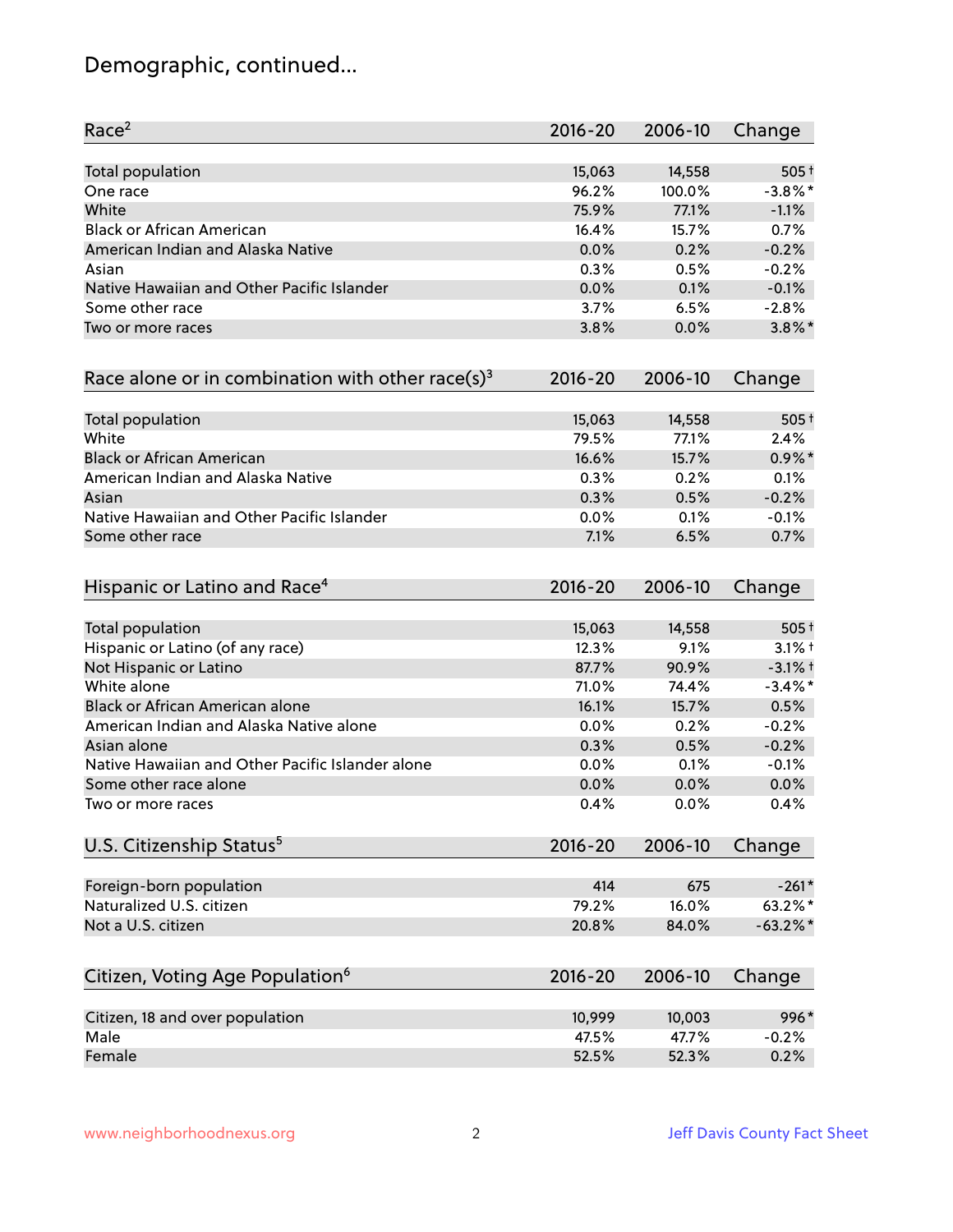#### Economic

| Income <sup>7</sup>                                 | $2016 - 20$ | 2006-10 | Change     |
|-----------------------------------------------------|-------------|---------|------------|
|                                                     |             |         |            |
| All households                                      | 5,139       | 5,567   | $-428*$    |
| Less than \$10,000                                  | 13.3%       | 10.5%   | 2.8%       |
| \$10,000 to \$14,999                                | 5.6%        | 9.0%    | $-3.4%$    |
| \$15,000 to \$24,999                                | 9.1%        | 17.7%   | $-8.6\%$ * |
| \$25,000 to \$34,999                                | 17.7%       | 16.5%   | 1.2%       |
| \$35,000 to \$49,999                                | 18.7%       | 16.1%   | 2.7%       |
| \$50,000 to \$74,999                                | 14.9%       | 16.2%   | $-1.3%$    |
| \$75,000 to \$99,999                                | 8.9%        | 8.7%    | 0.2%       |
| \$100,000 to \$149,999                              | 9.8%        | 4.7%    | $5.0\%$ *  |
| \$150,000 to \$199,999                              | 1.2%        | 0.5%    | 0.7%       |
| \$200,000 or more                                   | 0.8%        | 0.1%    | $0.7%$ *   |
| Median household income (dollars)                   | 36,987      | 32,928  | 4,059      |
| Mean household income (dollars)                     | 49,308      | 41,099  | 8,209*     |
| With earnings                                       | 65.6%       | 75.2%   | $-9.6%$ *  |
| Mean earnings (dollars)                             | 53,118      | 43,974  | $9,144*$   |
| <b>With Social Security</b>                         | 38.1%       | 29.9%   | $8.3\%$ *  |
| Mean Social Security income (dollars)               | 18,247      | 14,579  | 3,668*     |
| With retirement income                              | 25.2%       | 13.3%   | 11.9%*     |
| Mean retirement income (dollars)                    | 16,601      | 11,930  | 4,671*     |
| With Supplemental Security Income                   | 11.3%       | 6.9%    | 4.4%       |
| Mean Supplemental Security Income (dollars)         | 7,381       | 5,035   | 2,346      |
| With cash public assistance income                  | 2.9%        | 1.2%    | $1.7\%$ *  |
| Mean cash public assistance income (dollars)        | 4,652       | 1,577   | $3,075*$   |
| With Food Stamp/SNAP benefits in the past 12 months | 19.5%       | 11.1%   | $8.4\%$ *  |
|                                                     |             |         |            |
| Families                                            | 3,855       | 4,154   | $-299$     |
| Less than \$10,000                                  | 12.2%       | 5.7%    | $6.5%$ *   |
| \$10,000 to \$14,999                                | 3.5%        | 5.9%    | $-2.4%$    |
| \$15,000 to \$24,999                                | 6.7%        | 13.6%   | $-7.0\%$ * |
| \$25,000 to \$34,999                                | 17.7%       | 18.0%   | $-0.3%$    |
| \$35,000 to \$49,999                                | 18.7%       | 18.0%   | 0.7%       |
| \$50,000 to \$74,999                                | 17.5%       | 20.8%   | $-3.4%$    |
| \$75,000 to \$99,999                                | 9.0%        | 10.9%   | $-1.9%$    |
| \$100,000 to \$149,999                              | 12.3%       | 6.3%    | $6.0\%$ *  |
| \$150,000 to \$199,999                              | 1.6%        | 0.6%    | 1.0%       |
| \$200,000 or more                                   | 1.0%        | 0.2%    | $0.8\%$ *  |
| Median family income (dollars)                      | 42,943      | 40,313  | 2,630      |
| Mean family income (dollars)                        | 54,197      | 48,149  | $6,048*$   |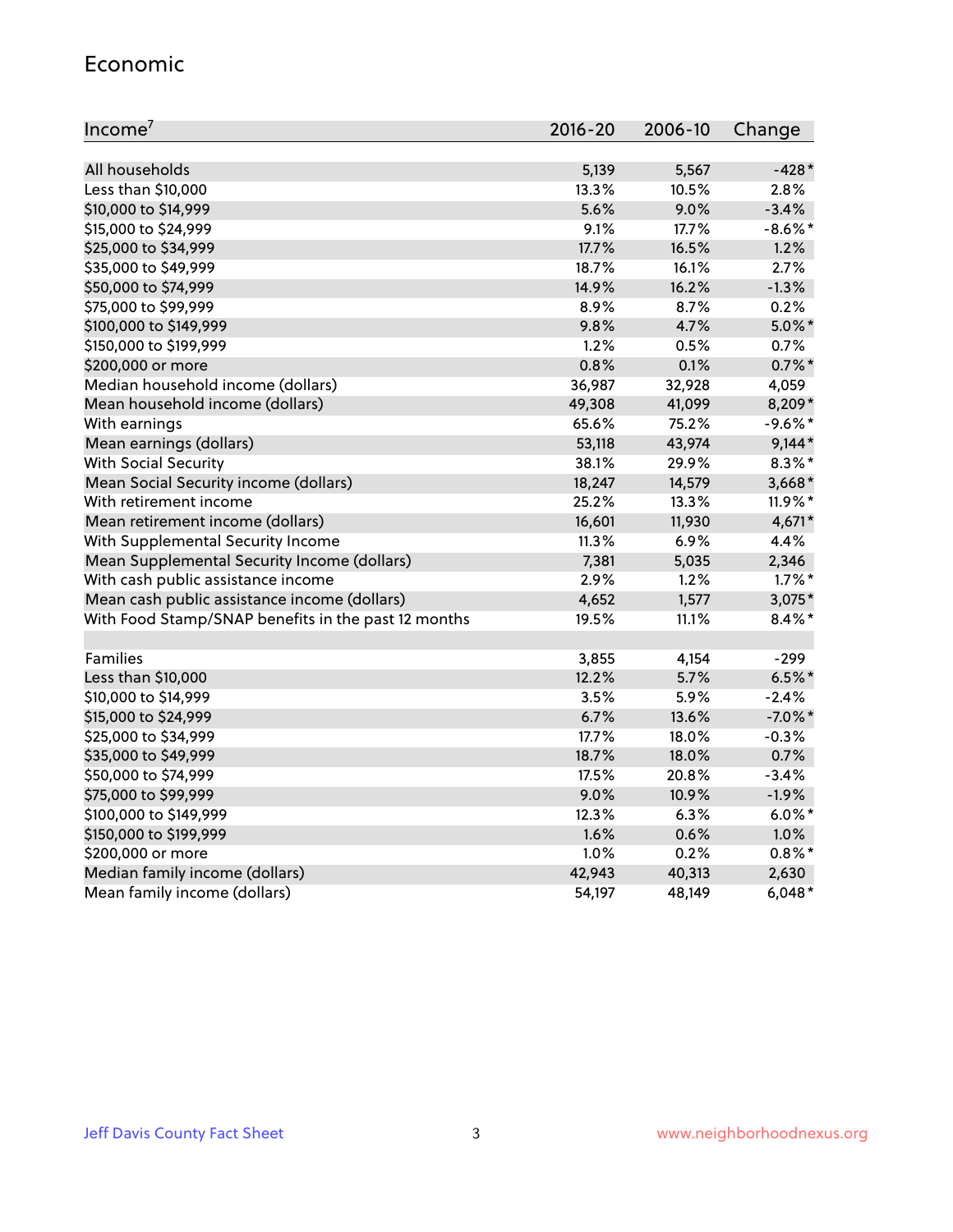#### Economic, continued...

| Income, continued <sup>8</sup>                                        | $2016 - 20$ | 2006-10 | Change     |
|-----------------------------------------------------------------------|-------------|---------|------------|
|                                                                       |             |         |            |
| Nonfamily households                                                  | 1,284       | 1,413   | $-129$     |
| Median nonfamily income (dollars)                                     | 25,054      | 15,900  | $9,154*$   |
| Mean nonfamily income (dollars)                                       | 30,375      | 19,464  | 10,910*    |
| Median earnings for workers (dollars)                                 | 30,059      | 24,182  | 5,877*     |
| Median earnings for male full-time, year-round workers                | 38,246      | 33,340  | 4,906      |
| (dollars)                                                             |             |         |            |
| Median earnings for female full-time, year-round workers<br>(dollars) | 33,376      | 27,126  | $6,250*$   |
| Per capita income (dollars)                                           | 18,452      | 15,730  | $2,722*$   |
|                                                                       |             |         |            |
| Families and People Below Poverty Level <sup>9</sup>                  | $2016 - 20$ | 2006-10 | Change     |
|                                                                       |             |         |            |
| <b>All families</b>                                                   | 20.0%       | 14.9%   | 5.0%       |
| With related children under 18 years                                  | 31.1%       | 21.9%   | 9.2%       |
| With related children under 5 years only                              | 51.9%       | 28.0%   | 23.8%      |
| Married couple families                                               | 6.3%        | 11.9%   | $-5.6%$    |
| With related children under 18 years                                  | 7.9%        | 18.4%   | $-10.5%$   |
| With related children under 5 years only                              | 0.0%        | 23.9%   | $-23.9%$   |
| Families with female householder, no husband present                  | 52.7%       | 30.0%   | 22.8%*     |
| With related children under 18 years                                  | 72.2%       | 33.3%   | 38.9%*     |
| With related children under 5 years only                              | 100.0%      | 100.0%  | 0.0%       |
| All people                                                            | 20.4%       | 24.0%   | $-3.6%$    |
| Under 18 years                                                        | 27.5%       | 31.2%   | $-3.7%$    |
| Related children under 18 years                                       | 26.9%       | 31.2%   | $-4.2%$    |
| Related children under 5 years                                        | 32.3%       | 42.6%   | $-10.4%$   |
| Related children 5 to 17 years                                        | 24.9%       | 26.2%   | $-1.3%$    |
| 18 years and over                                                     | 17.9%       | 21.3%   | $-3.4%$    |
| 18 to 64 years                                                        | 18.1%       | 21.7%   | $-3.5%$    |
| 65 years and over                                                     | 17.1%       | 19.5%   | $-2.4%$    |
| People in families                                                    | 18.7%       | 20.9%   | $-2.2%$    |
| Unrelated individuals 15 years and over                               | 32.0%       | 43.8%   | $-11.8%$   |
|                                                                       |             |         |            |
|                                                                       | 21.8%       |         | 1.8%       |
| Non-Hispanic white people                                             |             | 20.0%   | $-19.7%$ * |
| Black or African-American people                                      | 15.5%       | 35.2%   |            |
| Asian people                                                          | $0.0\%$     | 0.0%    | 0.0%       |
| Hispanic or Latino people                                             | 18.8%       | 39.7%   | $-20.9%$   |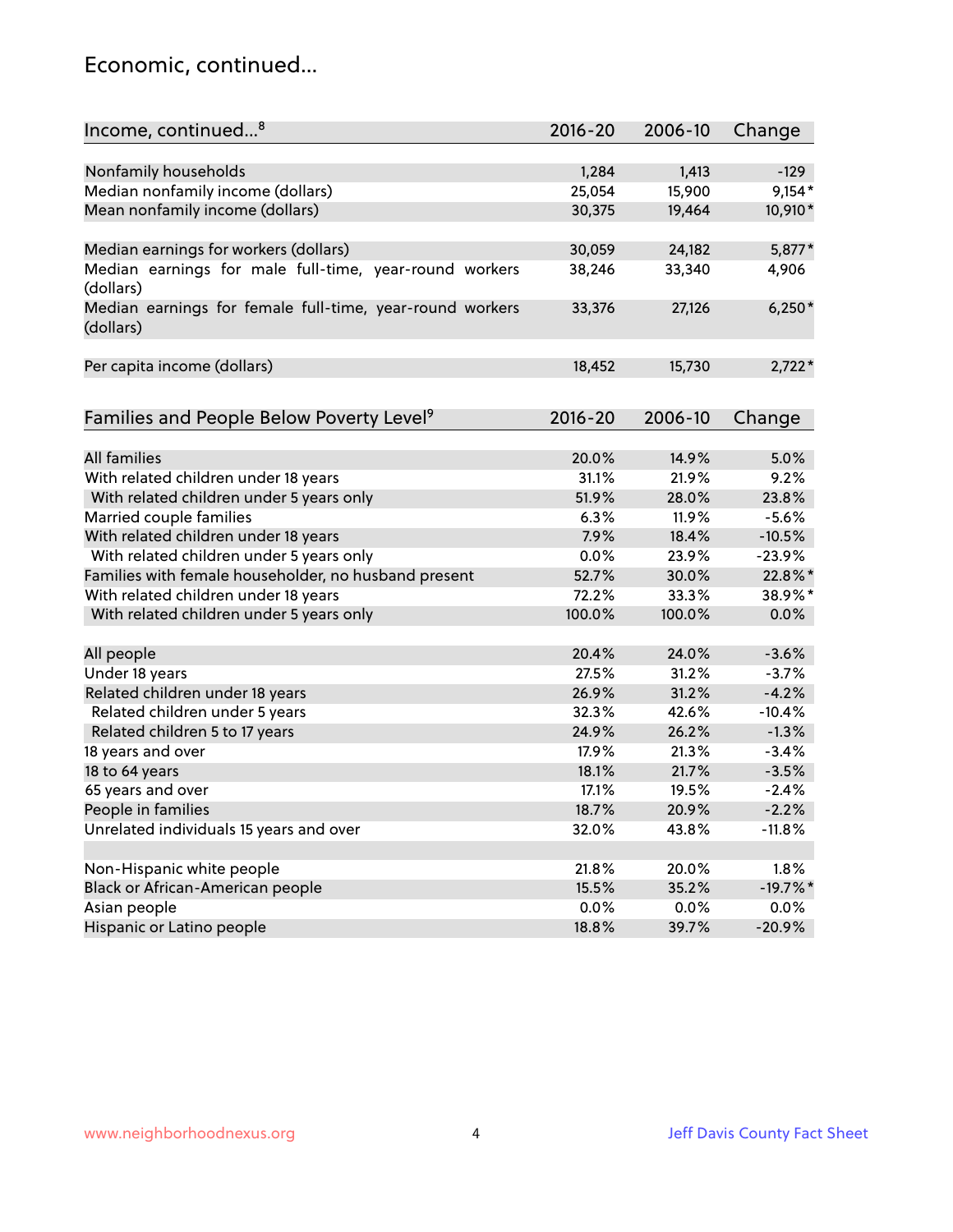# Employment

| Employment Status <sup>10</sup>                                                               | 2010        | 2020    | Change     |
|-----------------------------------------------------------------------------------------------|-------------|---------|------------|
| In Labor Force                                                                                | 6,099       | 6,372   | 6,372      |
| <b>Unemployment Rate</b>                                                                      | 5.1%        | 12.8%   | $-7.7%$    |
|                                                                                               |             |         |            |
| Industry <sup>11</sup>                                                                        | $2016 - 20$ | 2006-10 | Change     |
|                                                                                               |             |         |            |
| Civilian employed population 16 years and over                                                | 5,551       | 5,871   | $-320$     |
| Agriculture, forestry, fishing and hunting, and mining                                        | 7.4%        | 6.4%    | 1.0%       |
| Construction                                                                                  | 5.4%        | 6.1%    | $-0.6%$    |
| Manufacturing                                                                                 | 17.5%       | 18.6%   | $-1.1%$    |
| Wholesale trade                                                                               | 1.0%        | 3.5%    | $-2.5%$    |
| Retail trade                                                                                  | 10.1%       | 9.9%    | 0.3%       |
| Transportation and warehousing, and utilities                                                 | 10.2%       | 10.1%   | 0.1%       |
| Information                                                                                   | 1.3%        | 0.9%    | 0.4%       |
| Finance and insurance, and real estate and rental and leasing                                 | 1.4%        | 4.1%    | $-2.7%$    |
| Professional, scientific, and management, and administrative<br>and waste management services | 4.7%        | 4.5%    | 0.2%       |
| Educational services, and health care and social assistance                                   | 20.2%       | 15.4%   | 4.8%       |
| Arts, entertainment, and recreation, and accommodation and<br>food services                   | 10.6%       | 5.2%    | $5.4\%$ *  |
| Other services, except public administration                                                  | 3.8%        | 5.8%    | $-2.0%$    |
| <b>Public administration</b>                                                                  | 6.4%        | 9.6%    | $-3.2%$    |
| Occupation <sup>12</sup>                                                                      | $2016 - 20$ | 2006-10 | Change     |
|                                                                                               |             |         |            |
| Civilian employed population 16 years and over                                                | 5,551       | 5,871   | $-320$     |
| Management, business, science, and arts occupations                                           | 26.8%       | 22.1%   | 4.7%       |
| Service occupations                                                                           | 16.2%       | 13.6%   | 2.5%       |
| Sales and office occupations                                                                  | 21.6%       | 19.6%   | 2.0%       |
| Natural<br>resources,<br>construction,<br>and<br>maintenance<br>occupations                   | 9.7%        | 18.6%   | $-8.9\%$ * |
| Production, transportation, and material moving occupations                                   | 25.8%       | 26.1%   | $-0.4%$    |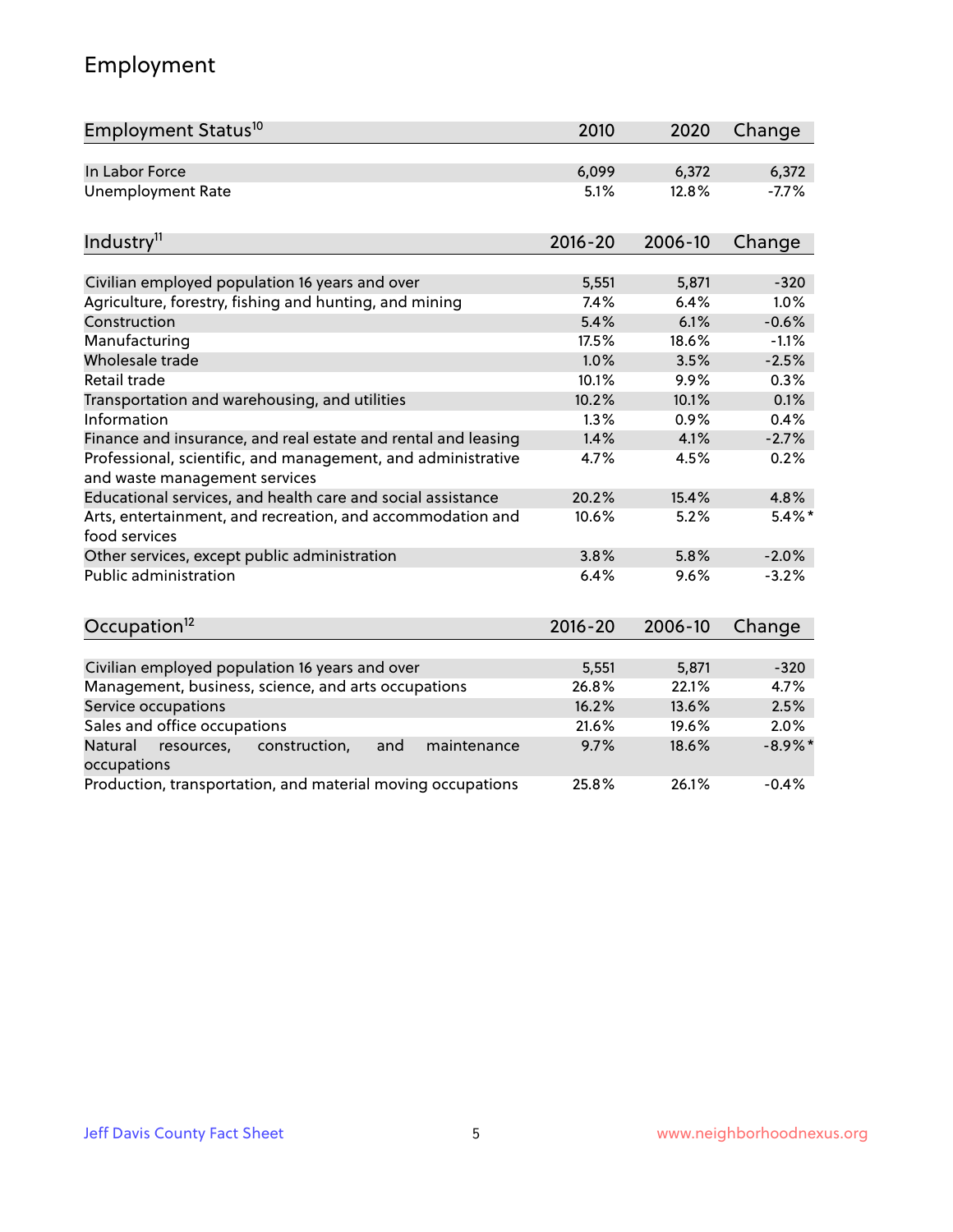# Employment, continued...

| Class of Worker <sup>13</sup>                          | $2016 - 20$    | 2006-10 | Change   |
|--------------------------------------------------------|----------------|---------|----------|
| Civilian employed population 16 years and over         | 5,551          | 5,871   | $-320$   |
| Private wage and salary workers                        | 81.2%          | 73.7%   | $7.5%$ * |
| Government workers                                     | 15.3%          | 20.7%   | $-5.4%$  |
| Self-employed in own not incorporated business workers | 3.5%           | 5.6%    | $-2.1%$  |
| <b>Unpaid family workers</b>                           | 0.0%           | 0.0%    | 0.0%     |
| Job Flows <sup>14</sup>                                | 2019           | 2010    |          |
|                                                        |                |         | Change   |
| Total Jobs in county                                   | 4,563          | 4,255   | 308      |
| Held by residents of county                            | 49.7%          | 53.7%   | $-4.1%$  |
| Held by non-residents of county                        | 50.3%          | 46.3%   | 4.1%     |
|                                                        |                |         |          |
| Jobs by Industry Sector <sup>15</sup>                  | 2019           | 2010    | Change   |
| Total Jobs in county                                   | 4,563          | 4,255   | 308      |
| Goods Producing sectors                                | 38.1%          | 31.8%   | 6.2%     |
| Trade, Transportation, and Utilities sectors           | 17.8%          | 23.5%   | $-5.7%$  |
| All Other Services sectors                             | 44.1%          | 44.7%   | $-0.6%$  |
|                                                        |                |         |          |
| Total Jobs in county held by county residents          | 2,267          | 2,287   | $-20$    |
| <b>Goods Producing sectors</b>                         | 35.4%          | 31.1%   | 4.3%     |
| Trade, Transportation, and Utilities sectors           | 12.4%          | 16.2%   | $-3.9%$  |
| All Other Services sectors                             | 52.3%          | 52.7%   | $-0.4%$  |
| Jobs by Earnings <sup>16</sup>                         | 2019           | 2010    | Change   |
|                                                        |                |         |          |
| Total Jobs in county                                   | 4,563          | 4,255   | 308      |
| Jobs with earnings \$1250/month or less                | 21.7%          | 29.0%   | $-7.3%$  |
| Jobs with earnings \$1251/month to \$3333/month        | 44.9%          | 50.8%   | $-5.9%$  |
| Jobs with earnings greater than \$3333/month           | 33.5%          | 20.3%   | 13.2%    |
| Total Jobs in county held by county residents          | 2,267          | 2,287   | $-20$    |
| Jobs with earnings \$1250/month or less                | 23.0%          | 29.2%   | $-6.2%$  |
| Jobs with earnings \$1251/month to \$3333/month        | 43.8%          | 49.8%   | -5.9%    |
| Jobs with earnings greater than \$3333/month           | 33.1%          | 21.0%   | 12.1%    |
|                                                        |                |         |          |
| Jobs by Age of Worker <sup>17</sup>                    | 2019           | 2010    | Change   |
|                                                        |                |         |          |
| Total Jobs in county                                   | 4,563<br>20.7% | 4,255   | 308      |
| Jobs with workers age 29 or younger                    |                | 19.8%   | 0.9%     |
| Jobs with workers age 30 to 54                         | 53.7%          | 58.2%   | $-4.5%$  |
| Jobs with workers age 55 or older                      | 25.6%          | 22.0%   | 3.6%     |
| Total Jobs in county held by county residents          | 2,267          | 2,287   | $-20$    |
| Jobs with workers age 29 or younger                    | 19.4%          | 18.6%   | 0.8%     |
| Jobs with workers age 30 to 54                         | 54.0%          | 58.9%   | $-4.9%$  |
| Jobs with workers age 55 or older                      | 26.6%          | 22.5%   | 4.0%     |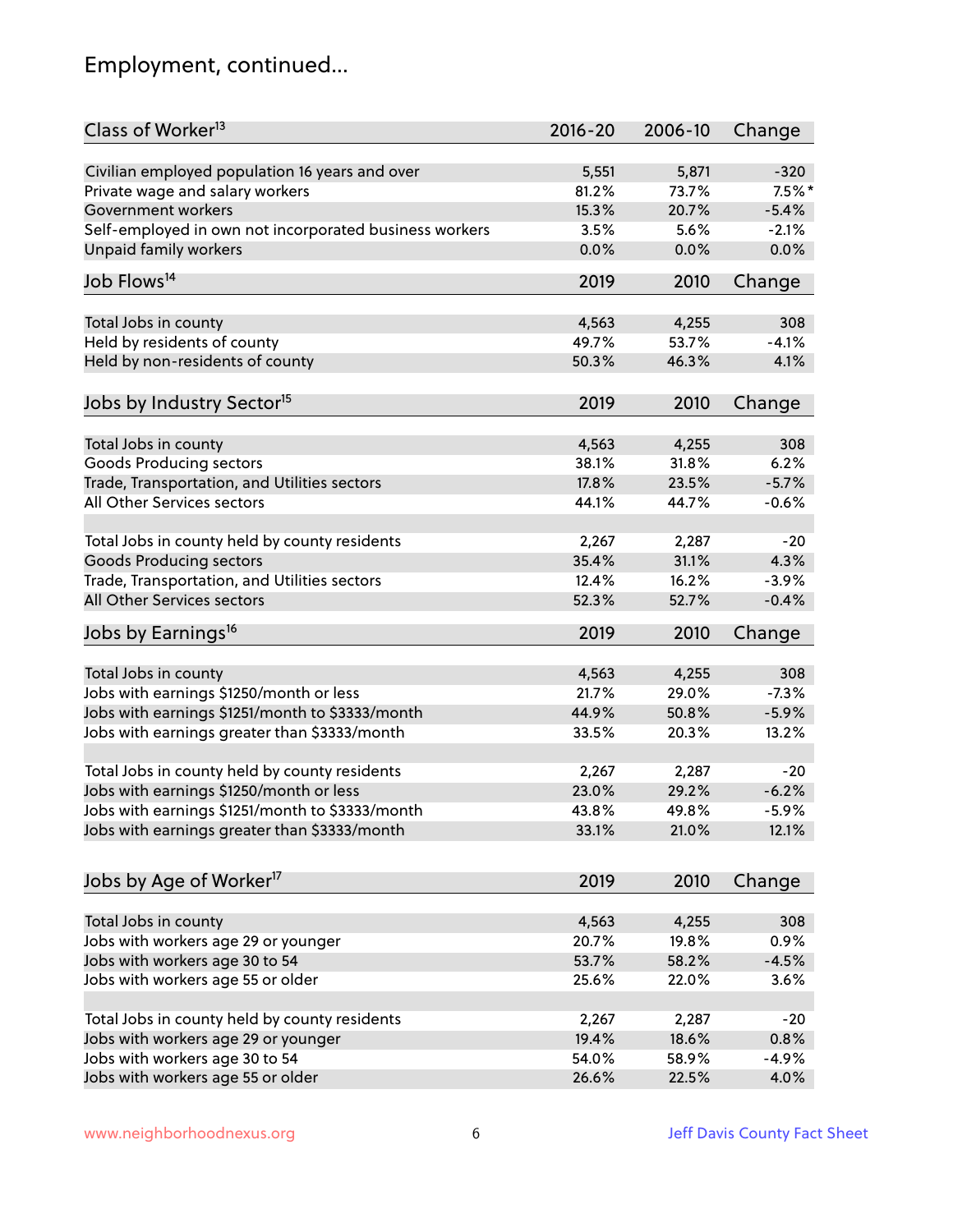#### Education

| Early Learning <sup>18</sup>                        |              |                | 2022       |
|-----------------------------------------------------|--------------|----------------|------------|
| Licensed Capacity of Early Learning Centers         |              |                | 482        |
| Licenced capacity per 1,000 children ages 0-4       |              |                | 476.8      |
| School Enrollment <sup>19</sup>                     | 2022         | 2010           | Change     |
|                                                     |              |                |            |
| <b>Enrolled in Public School</b>                    | 3,074        | 2,999          | 75         |
| White                                               | 57.4%        | 66.9%          | $-9.5%$    |
| <b>Black or African-American</b>                    | 16.0%        | 16.2%          | $-0.2%$    |
| Asian                                               | 0.6%         | 0.0%           | 0.6%       |
| Native American                                     | 0.0%         | 0.0%           | 0.0%       |
| Pacific Islander                                    | 0.0%         | 0.0%           | 0.0%       |
| <b>Biracial or Multi-Racial</b>                     | 3.7%         | 1.2%           | 2.5%       |
| Hispanic or Latino                                  | 22.3%        | 15.2%          | 7.2%       |
| Georgia Milestones: 3rd Grade Reading <sup>20</sup> |              |                | 2019       |
|                                                     |              |                |            |
| <b>Number of Students Tested</b>                    |              |                | 207        |
| Proficient or Distinguished                         |              |                | 36.7%      |
| Georgia Milestones: 8th Grade Math <sup>21</sup>    |              |                | 2019       |
| Number of Students Tested                           |              |                | 224        |
| Proficient or Distinguished                         |              |                | 47.8%      |
|                                                     |              |                |            |
| Graduation Rates <sup>22</sup>                      | 2021         | 2012           | Change     |
| Cohort                                              |              | 171            |            |
|                                                     | 173<br>93.6% | 78.4%          | 2<br>15.3% |
| <b>High School Graduation Rate</b>                  |              |                |            |
| Educational Attainment <sup>23</sup>                | $2016 - 20$  | 2006-10        | Change     |
|                                                     |              |                |            |
| Population 25 years and over                        | 9,674        | 9,131          | 543*       |
| Less than 9th grade                                 | 5.3%         | 10.1%          | $-4.8\%$ * |
| 9th to 12th grade, no diploma                       | 16.3%        | 14.6%<br>44.2% | 1.6%       |
| High school graduate (includes equivalency)         | 37.1%        |                | $-7.1\%$ * |
| Some college, no degree                             | 22.1%        | 14.0%          | $8.1\%$ *  |
| Associate's degree                                  | 8.2%         | 5.5%           | $2.7\%$ *  |
| Bachelor's degree                                   | 6.5%         | 7.9%           | $-1.4%$    |
| Graduate or professional degree                     | 4.4%         | 3.6%           | 0.8%       |
| Percent high school graduate or higher              | 78.4%        | 75.2%          | 3.2%       |
| Percent bachelor's degree or higher                 | 11.0%        | 11.5%          | $-0.6%$    |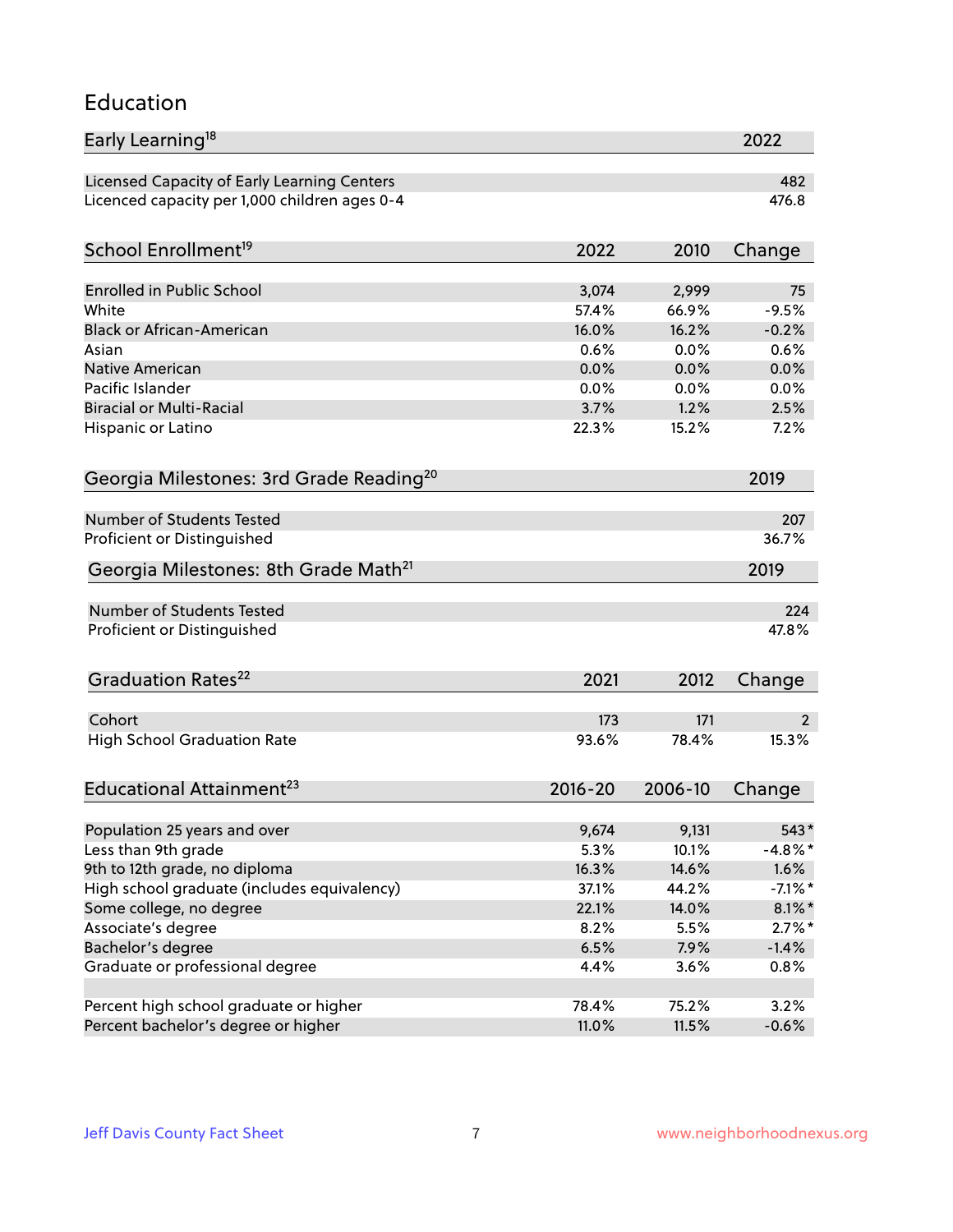#### Housing

| Households by Type <sup>24</sup>                     | 2016-20       | 2006-10 | Change          |
|------------------------------------------------------|---------------|---------|-----------------|
|                                                      |               |         |                 |
| <b>Total households</b>                              | 5,139         | 5,567   | $-428*$         |
| Family households (families)                         | 75.0%         | 74.6%   | 0.4%            |
| With own children under 18 years                     | 28.2%         | 35.7%   | $-7.5%$         |
| Married-couple family                                | 50.4%         | 54.9%   | $-4.5%$         |
| With own children of the householder under 18 years  | 19.8%         | 24.2%   | $-4.4%$         |
| Male householder, no wife present, family            | 3.1%          | 7.5%    | $-4.4\%$ *      |
| With own children of the householder under 18 years  | 2.4%          | 3.7%    | $-1.3%$         |
| Female householder, no husband present, family       | 21.5%         | 12.2%   | $9.2\%$ *       |
| With own children of the householder under 18 years  | 6.0%          | 7.8%    | $-1.7%$         |
| Nonfamily households                                 | 25.0%         | 25.4%   | $-0.4%$         |
| Householder living alone                             | 20.6%         | 21.4%   | $-0.8%$         |
| 65 years and over                                    | 10.2%         | 9.5%    | 0.6%            |
| Households with one or more people under 18 years    | 39.1%         | 40.2%   | $-1.1%$         |
| Households with one or more people 65 years and over | 31.5%         | 24.0%   | $7.5\%$ *       |
|                                                      |               |         |                 |
| Average household size                               | 2.91          | 2.58    | $0.33*$         |
| Average family size                                  | 3.38          | 3.02    | $0.36*$         |
| Housing Occupancy <sup>25</sup>                      | $2016 - 20$   | 2006-10 | Change          |
|                                                      |               |         |                 |
| Total housing units                                  | 6,533         | 6,340   | $193*$          |
| Occupied housing units                               | 78.7%         | 87.8%   | $-9.1\%$ *      |
| Vacant housing units                                 | 21.3%         | 12.2%   | $9.1\%$ *       |
| Homeowner vacancy rate                               | 2.2           | 1.1     | 1.1             |
| Rental vacancy rate                                  | 8.6           | 0.0     | 8.6             |
|                                                      |               |         |                 |
| Units in Structure <sup>26</sup>                     | $2016 - 20$   | 2006-10 | Change          |
| Total housing units                                  | 6,533         | 6,340   | $193*$          |
| 1-unit, detached                                     | 60.1%         | 58.6%   | 1.4%            |
| 1-unit, attached                                     | 0.3%          | 0.7%    | $-0.4%$         |
| 2 units                                              | 3.4%          | 2.4%    | 1.0%            |
| 3 or 4 units                                         | 1.7%          | 4.1%    | $-2.4%$         |
| 5 to 9 units                                         | 2.8%          | 1.6%    | 1.2%            |
| 10 to 19 units                                       | 0.9%          | 0.1%    | $0.8\%$ *       |
| 20 or more units                                     |               | 0.0%    |                 |
| Mobile home                                          | 0.4%<br>30.2% | 32.4%   | 0.4%<br>$-2.2%$ |
| Boat, RV, van, etc.                                  | 0.3%          | 0.0%    | 0.3%            |
|                                                      |               |         |                 |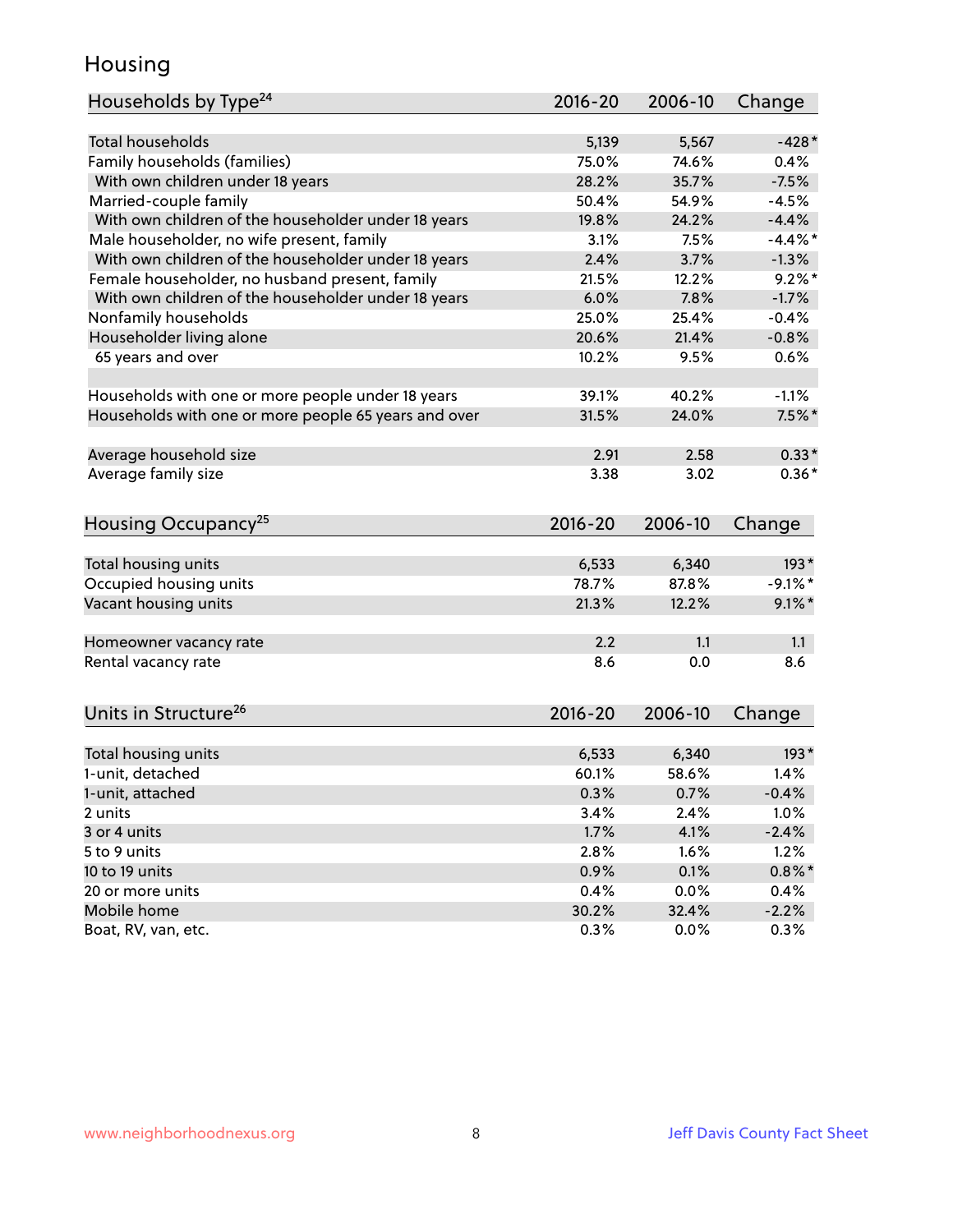# Housing, Continued...

| Year Structure Built <sup>27</sup>             | 2016-20     | 2006-10 | Change      |
|------------------------------------------------|-------------|---------|-------------|
| Total housing units                            | 6,533       | 6,340   | 193*        |
| Built 2014 or later                            | 0.6%        | (X)     | (X)         |
| Built 2010 to 2013                             | 2.3%        | (X)     | (X)         |
| Built 2000 to 2009                             | 12.7%       | 7.9%    | 4.8%*       |
| Built 1990 to 1999                             | 28.6%       | 22.7%   | $6.0\%$ *   |
| Built 1980 to 1989                             | 14.3%       | 18.2%   | $-3.9%$     |
| Built 1970 to 1979                             | 15.7%       | 16.7%   | $-1.0%$     |
| Built 1960 to 1969                             | 7.8%        | 14.3%   | $-6.4\%$ *  |
| Built 1950 to 1959                             | 10.4%       | 9.1%    | 1.3%        |
| Built 1940 to 1949                             | 4.7%        | 5.0%    | $-0.2%$     |
| Built 1939 or earlier                          | 2.8%        | 6.1%    | $-3.3%$     |
| Housing Tenure <sup>28</sup>                   | $2016 - 20$ | 2006-10 | Change      |
| Occupied housing units                         | 5,139       | 5,567   | $-428*$     |
| Owner-occupied                                 | 65.4%       | 71.0%   | $-5.6%$     |
| Renter-occupied                                | 34.6%       | 29.0%   | 5.6%        |
| Average household size of owner-occupied unit  | 3.11        | 2.45    | $0.66*$     |
| Average household size of renter-occupied unit | 2.51        | 2.88    | $-0.36*$    |
| Residence 1 Year Ago <sup>29</sup>             | 2016-20     | 2006-10 | Change      |
| Population 1 year and over                     | 14,879      | 14,354  | 525*        |
| Same house                                     | 91.4%       | 83.2%   | $8.2\%$ *   |
| Different house in the U.S.                    | 8.6%        | 16.6%   | $-8.0\%$ *  |
| Same county                                    | 3.9%        | 8.1%    | $-4.2%$     |
| Different county                               | 4.7%        | 8.5%    | $-3.7%$     |
| Same state                                     | 3.2%        | 6.8%    | $-3.6%$     |
| Different state                                | 1.6%        | 1.7%    | $-0.1%$     |
| Abroad                                         | 0.0%        | 0.2%    | $-0.2%$     |
| Value of Housing Unit <sup>30</sup>            | $2016 - 20$ | 2006-10 | Change      |
| Owner-occupied units                           | 3,363       | 3,953   | $-590*$     |
| Less than \$50,000                             | 22.8%       | 34.4%   | $-11.7\%$ * |
| \$50,000 to \$99,999                           | 39.8%       | 25.9%   | 13.9%*      |
| \$100,000 to \$149,999                         | 17.3%       | 20.8%   | $-3.5%$     |
| \$150,000 to \$199,999                         | 7.6%        | 10.5%   | $-2.9%$     |
| \$200,000 to \$299,999                         | 9.4%        | 3.1%    | $6.2\%$ *   |
| \$300,000 to \$499,999                         | 2.8%        | 3.2%    | $-0.4%$     |
| \$500,000 to \$999,999                         | 0.0%        | 1.5%    | $-1.5%$     |
| \$1,000,000 or more                            | 0.3%        | 0.6%    | $-0.3%$     |
| Median (dollars)                               | 85,900      | 74,000  | 11,900      |
| Mortgage Status <sup>31</sup>                  | 2016-20     | 2006-10 | Change      |
| Owner-occupied units                           | 3,363       | 3,953   | $-590*$     |
| Housing units with a mortgage                  | 45.6%       | 45.6%   | 0.1%        |
| Housing units without a mortgage               | 54.4%       | 54.4%   | $-0.1%$     |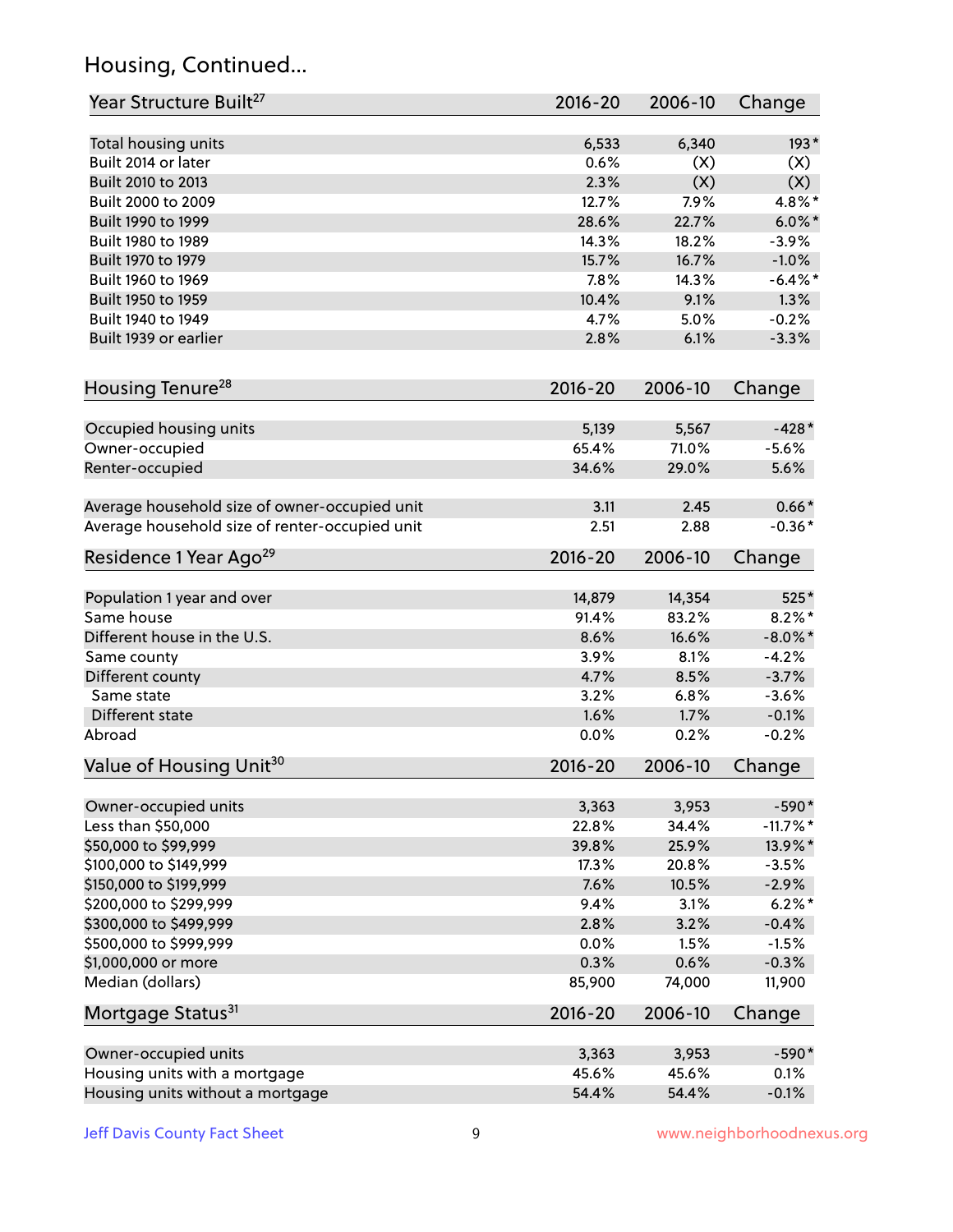# Housing, Continued...

| Selected Monthly Owner Costs <sup>32</sup>                                            | 2016-20       | 2006-10       | Change      |
|---------------------------------------------------------------------------------------|---------------|---------------|-------------|
| Housing units with a mortgage                                                         | 1,534         | 1,801         | $-267$      |
| Less than \$300                                                                       | 0.0%          | 0.8%          | $-0.8%$     |
| \$300 to \$499                                                                        | 1.8%          | 17.2%         | $-15.4\%$ * |
| \$500 to \$999                                                                        | 57.6%         | 58.6%         | $-1.0%$     |
| \$1,000 to \$1,499                                                                    | 26.3%         | 14.5%         | $11.8\%$ *  |
| \$1,500 to \$1,999                                                                    | 12.9%         | 6.1%          | $6.9\%*$    |
| \$2,000 to \$2,999                                                                    | 1.4%          | 2.8%          | $-1.5%$     |
| \$3,000 or more                                                                       | 0.0%          | 0.0%          | $0.0\%$     |
| Median (dollars)                                                                      | 926           | 739           | 187*        |
|                                                                                       |               |               | $-323$      |
| Housing units without a mortgage<br>Less than \$150                                   | 1,829<br>0.7% | 2,152<br>6.2% | $-5.5%$     |
| \$150 to \$249                                                                        | 27.1%         | 34.9%         | $-7.7%$     |
| \$250 to \$349                                                                        | 24.5%         | 25.8%         | $-1.3%$     |
| \$350 to \$499                                                                        | 36.0%         | 18.4%         | 17.6%*      |
| \$500 to \$699                                                                        | 8.9%          | 12.1%         | $-3.2%$     |
| \$700 or more                                                                         | 2.8%          | 2.6%          | 0.2%        |
| Median (dollars)                                                                      | 342           | 285           | $57*$       |
| Selected Monthly Owner Costs as a Percentage of<br>Household Income <sup>33</sup>     | $2016 - 20$   | 2006-10       | Change      |
| Housing units with a mortgage (excluding units where<br>SMOCAPI cannot be computed)   | 1,529         | 1,790         | $-261$      |
| Less than 20.0 percent                                                                | 50.4%         | 43.8%         | 6.6%        |
| 20.0 to 24.9 percent                                                                  | 22.6%         | 10.4%         | 12.1%*      |
| 25.0 to 29.9 percent                                                                  | 9.5%          | 7.9%          | 1.6%        |
| 30.0 to 34.9 percent                                                                  | 8.2%          | 11.5%         | $-3.2%$     |
| 35.0 percent or more                                                                  | 9.3%          | 26.4%         | $-17.1\%$ * |
| Not computed                                                                          | 5             | 11            | -6          |
| Housing unit without a mortgage (excluding units where<br>SMOCAPI cannot be computed) | 1,738         | 2,152         | $-414$      |
| Less than 10.0 percent                                                                | 39.9%         | 54.5%         | $-14.6\%$ * |
| 10.0 to 14.9 percent                                                                  | 24.4%         | 22.2%         | 2.2%        |
| 15.0 to 19.9 percent                                                                  | 12.2%         | 4.3%          | $7.9\%*$    |
| 20.0 to 24.9 percent                                                                  | 8.2%          | 2.6%          | $5.6\%*$    |
| 25.0 to 29.9 percent                                                                  | 2.6%          | 4.7%          | $-2.0%$     |
| 30.0 to 34.9 percent                                                                  | 2.2%          | 2.0%          | 0.1%        |
| 35.0 percent or more                                                                  | 10.5%         | 9.7%          | 0.8%        |
| Not computed                                                                          | 91            | $\pmb{0}$     | 91          |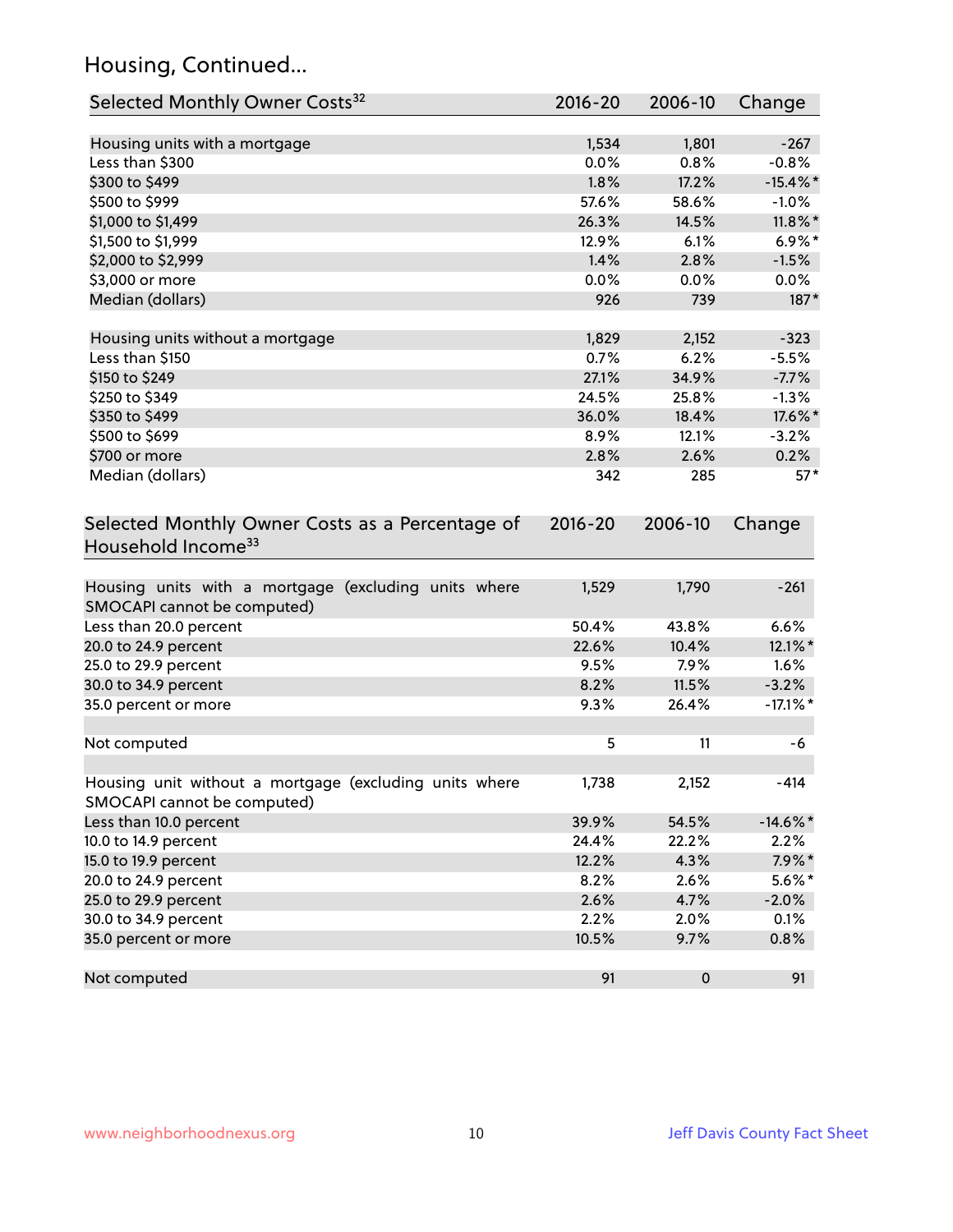# Housing, Continued...

| Gross Rent <sup>34</sup>                                                       | $2016 - 20$ | 2006-10 | Change     |
|--------------------------------------------------------------------------------|-------------|---------|------------|
|                                                                                |             |         |            |
| Occupied units paying rent                                                     | 1,443       | 1,219   | 224        |
| Less than \$200                                                                | 2.1%        | 3.2%    | $-1.1%$    |
| \$200 to \$499                                                                 | 28.8%       | 69.5%   | $-40.7%$ * |
| \$500 to \$749                                                                 | 52.9%       | 18.8%   | 34.1%*     |
| \$750 to \$999                                                                 | 9.1%        | 3.2%    | 5.9%       |
| \$1,000 to \$1,499                                                             | 7.2%        | 4.1%    | 3.1%       |
| \$1,500 to \$1,999                                                             | 0.0%        | 1.2%    | $-1.2%$    |
| \$2,000 or more                                                                | 0.0%        | $0.0\%$ | 0.0%       |
| Median (dollars)                                                               | 568         | 393     | $175*$     |
| No rent paid                                                                   | 333         | 395     | $-62$      |
| Gross Rent as a Percentage of Household Income <sup>35</sup>                   | $2016 - 20$ | 2006-10 | Change     |
|                                                                                |             |         |            |
| Occupied units paying rent (excluding units where GRAPI<br>cannot be computed) | 1,423       | 1,180   | 243        |
| Less than 15.0 percent                                                         | 20.2%       | 18.5%   | 1.8%       |
| 15.0 to 19.9 percent                                                           | 15.7%       | 16.9%   | $-1.3%$    |
| 20.0 to 24.9 percent                                                           | 11.2%       | 17.6%   | $-6.5%$    |
| 25.0 to 29.9 percent                                                           | 10.3%       | 5.9%    | 4.3%       |
| 30.0 to 34.9 percent                                                           | 4.9%        | 10.7%   | $-5.8%$    |
| 35.0 percent or more                                                           | 37.7%       | 30.3%   | 7.4%       |
|                                                                                | 353         | 434     | $-81$      |
| Not computed                                                                   |             |         |            |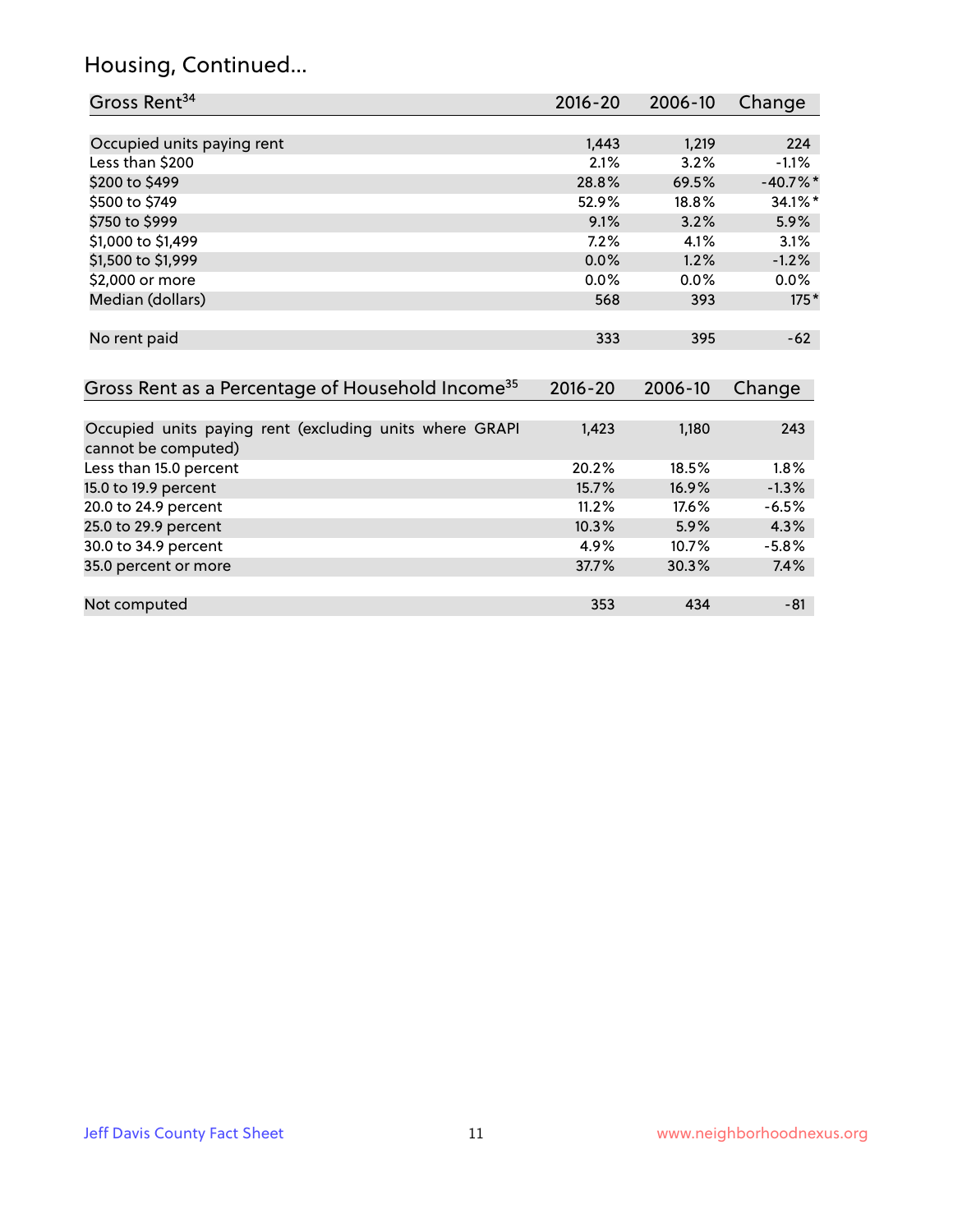# Community Involvement

| Voter Registration and Turnout <sup>36</sup> | 2020  |
|----------------------------------------------|-------|
|                                              |       |
| Active registered voters                     | 8.450 |
| Number voted in Presidential election        | 5.750 |
| Percent voted in Presidential election       | 68.0% |

#### Transportation

| Commuting to Work <sup>37</sup>           | 2016-20     | 2006-10 | Change      |
|-------------------------------------------|-------------|---------|-------------|
|                                           |             |         |             |
| Workers 16 years and over                 | 5,513       | 5,732   | $-219$      |
| Car, truck, or van - drove alone          | 88.2%       | 76.1%   | 12.1%*      |
| Car, truck, or van - carpooled            | 5.8%        | 13.4%   | $-7.6%$     |
| Public transportation (excluding taxicab) | $0.0\%$     | $0.0\%$ | $0.0\%$     |
| Walked                                    | $1.0\%$     | 1.1%    | $-0.1%$     |
| Other means                               | 4.5%        | 8.4%    | $-3.9\%$    |
| Worked at home                            | 0.5%        | $1.0\%$ | $-0.5%$     |
|                                           |             |         |             |
| Mean travel time to work (minutes)        | 22.9        | 22.4    | 0.5         |
|                                           |             |         |             |
| Vehicles Available <sup>38</sup>          | $2016 - 20$ | 2006-10 | Change      |
|                                           |             |         |             |
| Occupied housing units                    | 5,139       | 5,567   | $-428*$     |
| No vehicles available                     | 9.1%        | 5.6%    | 3.5%        |
| 1 vehicle available                       | 34.8%       | 34.2%   | 0.6%        |
| 2 vehicles available                      | 33.7%       | 45.4%   | $-11.7\%$ * |
| 3 or more vehicles available              | 22.4%       | 14.8%   | $7.6\%$ *   |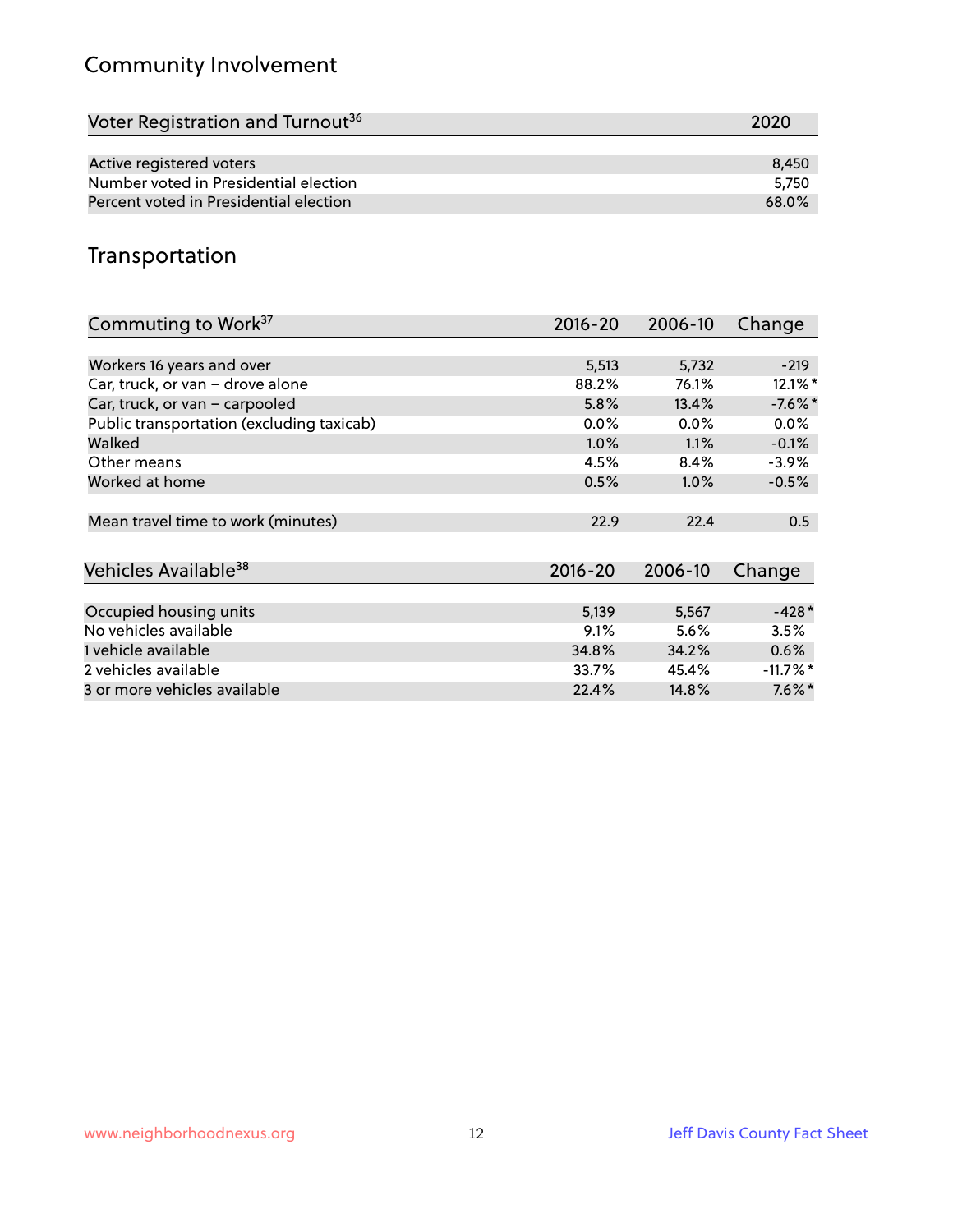#### Health

| Health Insurance coverage <sup>39</sup> | 2016-20 |
|-----------------------------------------|---------|
|-----------------------------------------|---------|

| Civilian Noninstitutionalized Population                | 14,968 |
|---------------------------------------------------------|--------|
| With health insurance coverage                          | 81.1%  |
| With private health insurance coverage                  | 51.7%  |
| With public health coverage                             | 41.3%  |
| No health insurance coverage                            | 18.9%  |
| Civilian Noninstitutionalized Population Under 19 years | 4,278  |
| No health insurance coverage                            | 8.6%   |
| Civilian Noninstitutionalized Population 19 to 64 years | 8,371  |
| In labor force:                                         | 5,397  |
| Employed:                                               | 5,134  |
| With health insurance coverage                          | 71.7%  |
| With private health insurance coverage                  | 4.9%   |
| With public coverage                                    | 5.7%   |
| No health insurance coverage                            | 28.3%  |
| Unemployed:                                             | 263    |
| With health insurance coverage                          | 33.8%  |
| With private health insurance coverage                  | 4.9%   |
| With public coverage                                    | 28.9%  |
| No health insurance coverage                            | 66.2%  |
| Not in labor force:                                     | 2,974  |
| With health insurance coverage                          | 71.8%  |
| With private health insurance coverage                  | 32.0%  |
| With public coverage                                    | 48.6%  |
| No health insurance coverage                            | 28.2%  |

# **Health Factors Most Recent** And The Control of the Control of The Control of The Control of The Control of The Control of The Control of The Control of The Control of The Control of The Control of The Control of The Contr

| Premature Death (YPLL before age 75 per 100,000 population, age-adjusted) <sup>40</sup> | 10,662.8 |
|-----------------------------------------------------------------------------------------|----------|
| Average number of Physically Unhealthy Days <sup>41</sup>                               | 5.8      |
| Average number of Mentally Unhealthy Days <sup>42</sup>                                 | 6.1      |
| Low Birthweight Births <sup>43</sup>                                                    | 11.2%    |
| Diabetes Prevalence <sup>44</sup>                                                       | 14.7%    |
| HIV Prevalence (per 100,000 population) <sup>45</sup>                                   | 56.8     |
| Rate, Deduplicated ER Visits for Asthma, Ages 0-17 <sup>46</sup>                        | 508.3    |